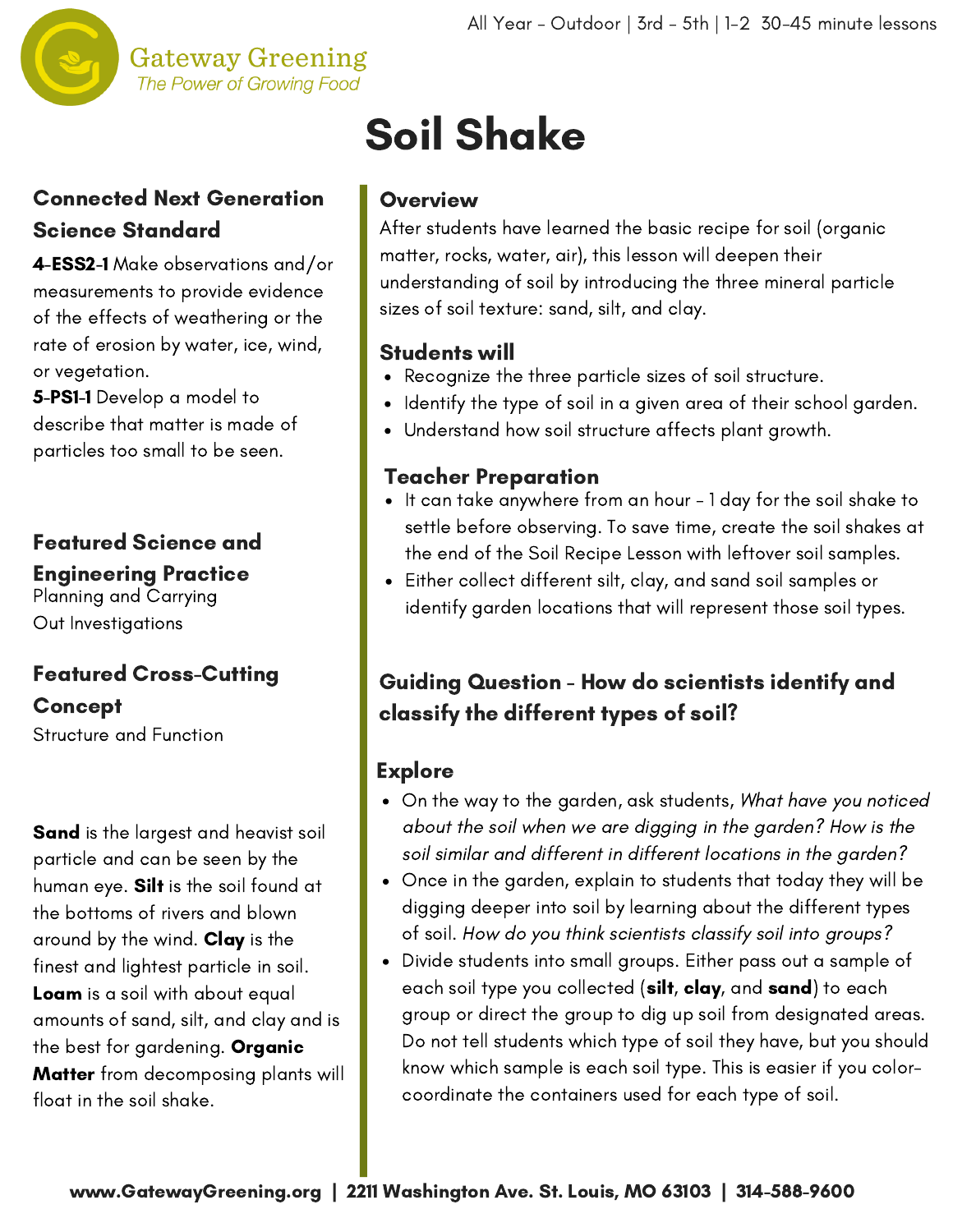

**Gateway Greening** The Power of Growing Food

#### **Materials**

- Teacher small whiteboard or chalkboard
- Garden notebooks or Soil Shake worksheets
- Pencils
- Magnifying glasses
- Hand trowel
- Tape
- Permanent markers
- 5-10 large clear jars with a lid for testing soil (pint-sized mason jars work well)
- 3 different colored cups, paper, or trays to observe soil on
- Optional-Sand, silt, and clay samples; powdered laundry detergent

### **Setting**

- School garden or green space
- Can be taught at any time of year the ground is not frozen



# Soil Shake

Pass out magnifying glasses to each group. Let the students observe the soil for several minutes and create a list of descriptive words for the soil, especially its texture.

### Digging Deeper

- Once students have observed all soil types, bring the group back together. Do a whip-around of adjectives for each type.
- Guide students to think about the soil particle size by asking, Which soil felt the smoothest? Which felt the roughest?
- Share the terms used to describe the 3 soil types and their properties. Which soil type do they think is the heaviest, the biggest one (sand) or smallest (clay)?
- Most soil is a combination of soil types, we are going to see what kinds of soil we have in the schoolyard!

#### Making Connections

- In pairs or small groups, students choose different locations to test the soil. Encourage a variety of sites to test different types of soil - grassy lawn, garden bed, next to a compost pile, under mulch, etc. Students fill a large jar about 1/3rd full of soil. Fill the remainder of the jar with water (leaving a little space at the top for air). Allow students to take turns shaking the jar vigorously for a few minutes. Label where the soil came from and (optional) add a pinch of powdered laundry detergent. Set the jar in the classroom where it will not get disturbed.
- Once the soil has settled (wait at least an hour, but ideally a full day), observe the soil layers. Be careful to not disturb and mix up the layers.
- Use the Soil Shake worksheet or have students draw the jar and layers to record the amount of sand, silt, clay, and organic matter located in the soil.
- If appropriate, have students calculate the ratio or percentage of each soil type.